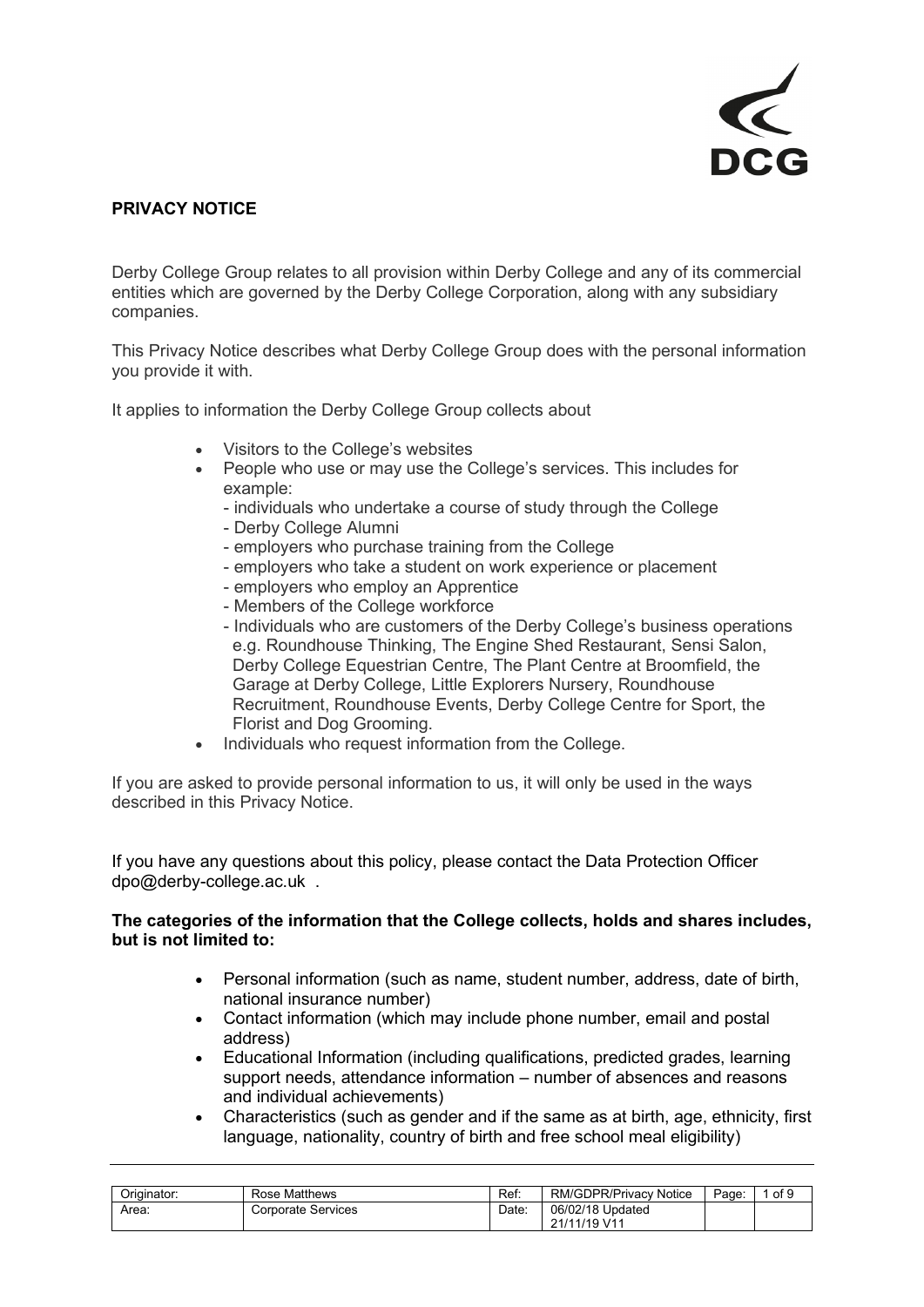

- Financial information (bank details)
- Information about personal preferences and interests
- Company information, (financial, employee, professional development records)
- Website usage data.
- Employee contract information (start dates, hours worked, post, roles and salary information, annual leave entitlement, employment history and professional development).

## **How we use this data**

Your personal information will be used for purposes relating to education, training, employment, general advice services, well-being and research. The College may share non-sensitive personal information about you with other organisations as follows:

Most of the information is passed to Government agencies (including but not limited to the Education and Skills Funding Agency) to meet funding arrangements. Where necessary it is also shared with the Department for Education (DFE).

The information is used for the exercise of functions of these Government departments and to meet statutory responsibilities, including under the Apprenticeships, Skills, Children and Learning Act 2009. It is also used, in collaboration with the appropriate organisations, to create and maintain a unique learner number (ULN) and a Personal Learning Record (PLR).

It is used by the Derby College Group to:

- to process applications, enrolments and workforce development programmes and contracts
- for the College's own internal records so that it can provide you with a high-quality service
- to contact individuals in response to a specific enquiry
- to customise the College's services so they work better for individuals
- to contact individuals about services, products, offers and other things provided by the College which it thinks may be relevant
- to contact individuals via e-mail telephone or mail for research purposes.
- At no time will the College assume permission to use information that is provided for anything other than the reasons stated here.

The information provided may be shared with other organisations for purposes of administration, the provision of career and other guidance and statistical and research purposes, relating to education, training, employment and safeguarding for example safeguarding). This will only take place where the sharing is in compliance with the Data Protection Act 2018.

Individuals may be contacted after they have completed their programme of learning to establish whether they have entered employment or gone onto further training or education. In addition, following that initial contact and information gathering exercise, individuals will be offered the opportunity to join the College's alumni network.

| Originator: | <b>Rose Matthews</b>      | Ref: | <b>RM/GDPR/Privacy Notice</b>    | Page: | 2 of 9 |
|-------------|---------------------------|------|----------------------------------|-------|--------|
| Area:       | <b>Corporate Services</b> | Date | 06/02/18 Updated<br>21/11/19 V11 |       |        |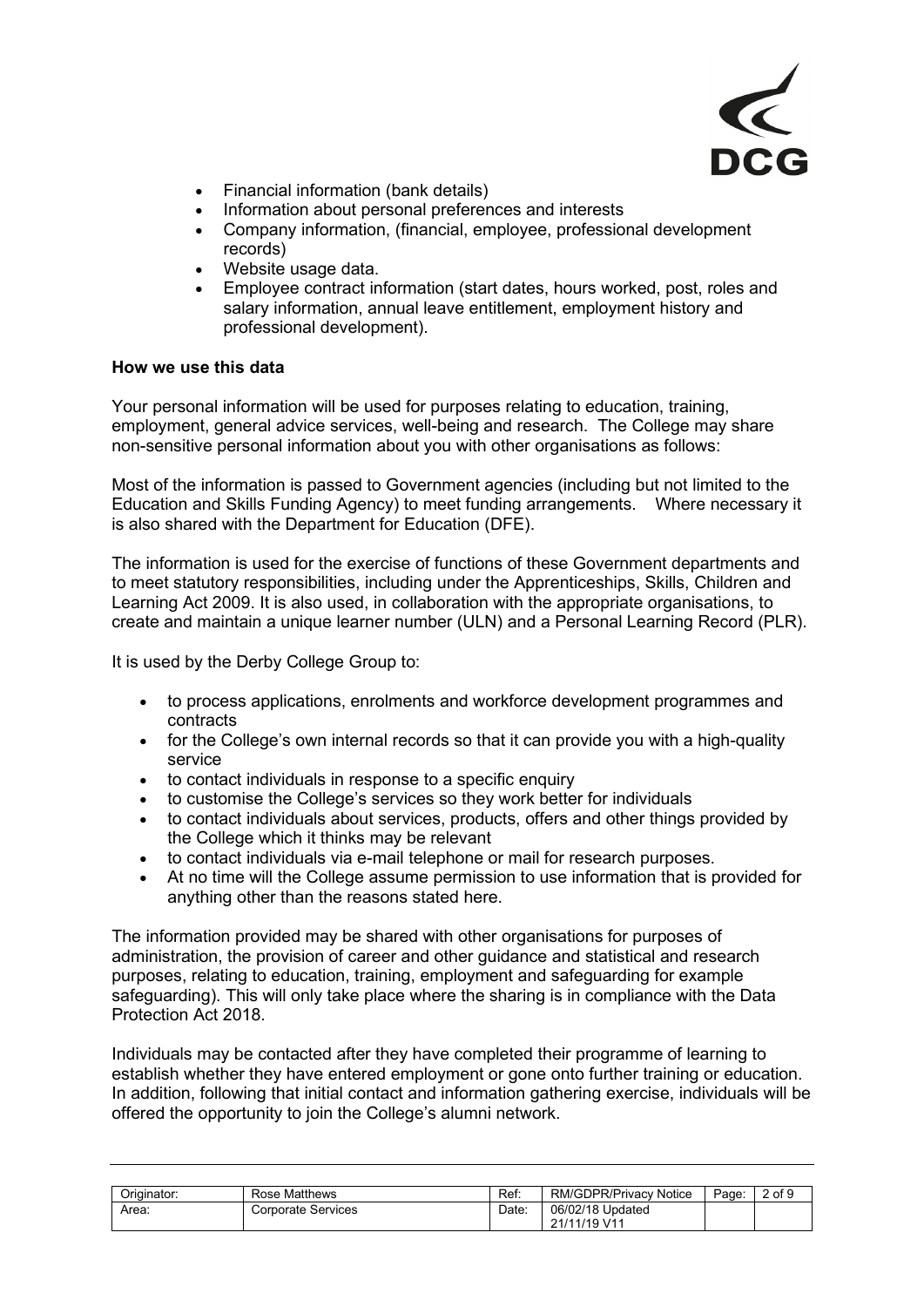

Individuals may be contacted by the European Social Fund (ESF) Managing Authority, or its agents, to carry out research and evaluation to inform the effectiveness of the programme. Information may be passed to the ESF for this purpose.

Further information about use of and access to personal data, and details of organisations with whom the data is regularly shared are available at:

## [ESFA Privacy Notice](https://www.gov.uk/government/publications/esfa-privacy-notice?utm_source=96b03454-f26d-4ab0-934d-0a9c4b258828&utm_medium=email&utm_campaign=govuk-notifications&utm_content=immediate)

#### [ESFA ILR Appendix: How We Use Your Personal Information](https://assets.publishing.service.gov.uk/government/uploads/system/uploads/attachment_data/file/683618/Appendix_F_ILR_2018_to_2019.pdf)

Derby College Group has identified that it meets a number of lawful basis for processing (as set out in Article 6 of the GDPR). In summary:

- For processing enquiries and applications to the College the lawful basis is legitimate interest.
- For processing information relating to and individuals programme of study the lawful basis is legitimate interest and may also be linked to a contract.
- For gathering information about the destination of an individual once they have left the College the lawful basis is legitimate interest
- For contacting individuals who have completed a course at the College (Alumni) the lawful basis is consent.

#### **Security**

The College will hold personal information securely.

To prevent unauthorised disclosure or access to personal information, it has strong organisational and technical security safeguards.

If information is shared with another organisation (reasons for this are given in the section below) it will ensure an Information Sharing Agreement is in place.

The College follows stringent procedures to ensure it processes all personal information in line with the Data Protection Act 2018.

#### **Information Sharing and Disclosure**

The College does not sell or rent personal information.

Information may by necessity be disclosed to appropriate employee members of Derby College Group and to government bodies (as previously outlined).

Organisations that Derby College Group may share personal information with includes:

- Awarding Bodies
- Collegeip
- Cognassist
- Companies House
- Department for Education
- Derby Live

| Originator: | <b>Rose Matthews</b>      | Ref:  | <b>RM/GDPR/Privacy Notice</b>    | $P$ age: | 3 of 9 |
|-------------|---------------------------|-------|----------------------------------|----------|--------|
| Area:       | <b>Corporate Services</b> | Date. | 06/02/18 Updated<br>21/11/19 V11 |          |        |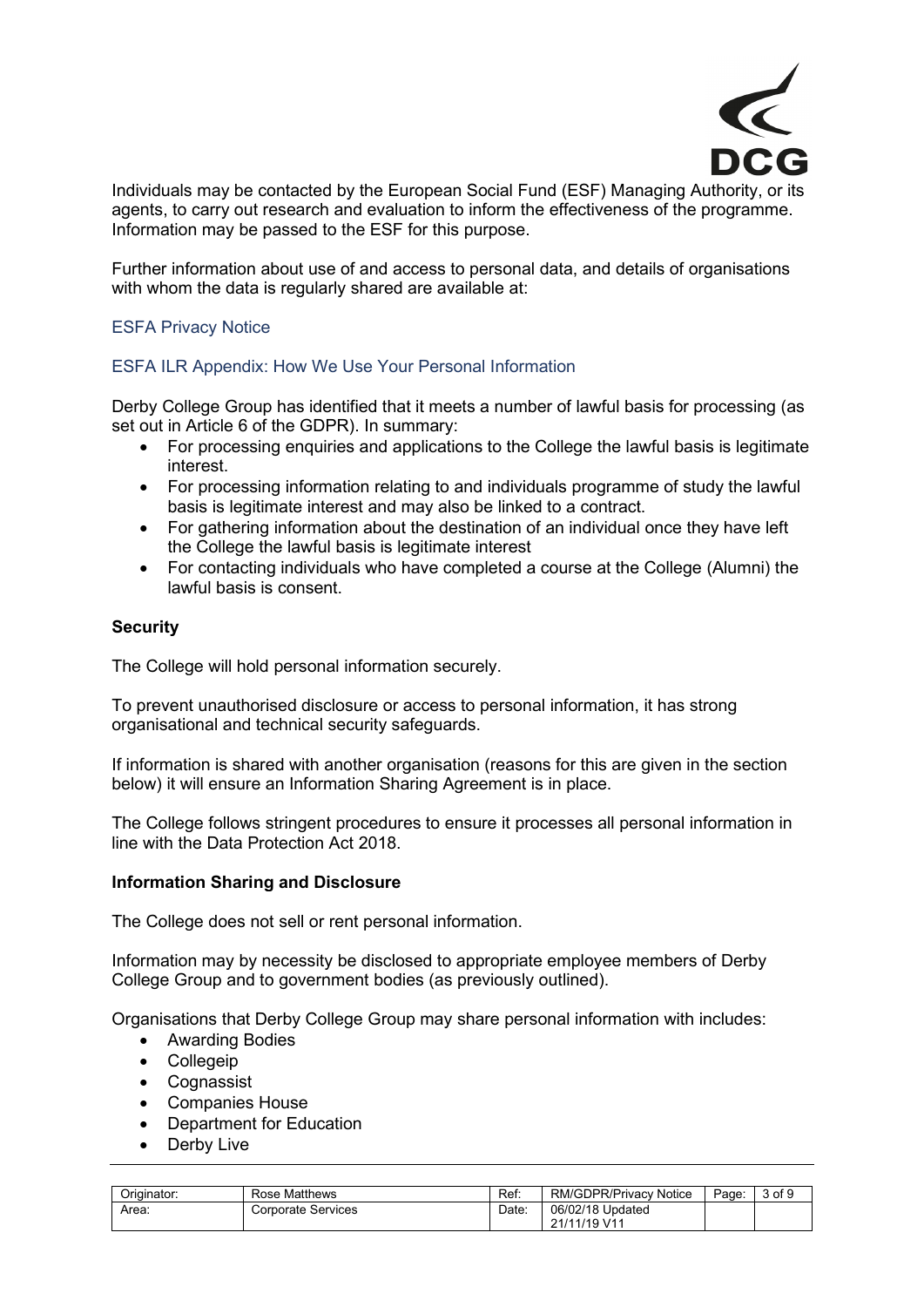

- DWP
- East MidlandsTrains
- Education and Skills Funding Agency
- Elastacloud
- Employers
- **ESF**
- HMRC
- Higher Education Institutions
- Local authorities (For example: Derby City Council, Derbyshire County Council, Nottingham City Council)
- Mailchimp
- Nurseries and pre-schools
- Office for Students (Graduate Outcomes)
- **Ofsted**
- Pension Service
- Police
- Schools
- Social Care
- Sub-contractors
- Think Alumni
- UCAS
- UK Bride

Information may be shared with third parties if it is in connection with the service being provided to individuals, for example, the College might share information with market research companies contracted to undertake work on its behalf to assess satisfaction with the College's service. When the College does this it will always ensure an Information Sharing Agreement is in place.

If, as part of the entry requirements for a course or if an individual is applying for a job with Derby College Group, the College needs to take up a reference or obtain 'disclosure' from the Disclosure and Barring Service, it will inform you beforehand.

Parental consent is not required. There may be exceptions in regards of students with severe learning difficulties, school link students and those who are otherwise unable to decide for themselves.

The College has found that it is very beneficial to the young person's progress as a student if the College is able to engage with the parents (or guardian/carer). Therefore, it is very important that we have the parents' details recorded on its systems.

When a student is in Further Education, parents/carers/guardians (or any other third party) are not automatically entitled to the student's information unless the College has a statutory obligation to do so (e.g. safeguarding a student's welfare, reporting on unauthorised attendance. etc.). The College can only release information about its students' progress if it has their consent for this recorded on the College system.

| Originator: | <b>Rose Matthews</b>      | Ref: | <b>RM/GDPR/Privacy Notice</b>    | Page: | 4 of 9 |
|-------------|---------------------------|------|----------------------------------|-------|--------|
| Area        | <b>Corporate Services</b> | Date | 06/02/18 Updated<br>21/11/19 V11 |       |        |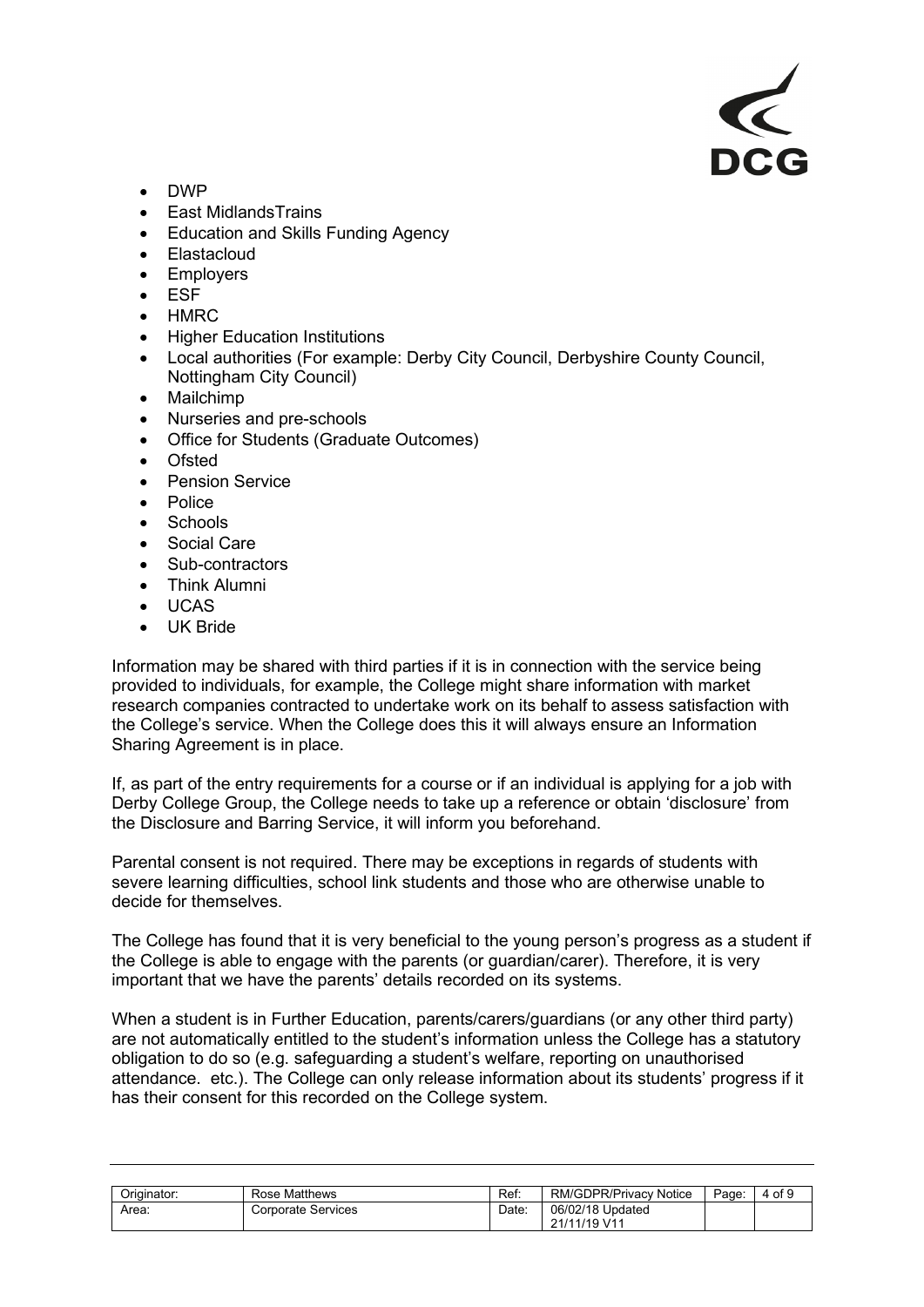

Students are asked for their consent for sharing information with parents/others on the enrolment form or when enrolling face-to-face. Students can also inform the College later on of who the College may discuss with about their College matters. Students may withdraw their consent the same way which they gave it.

## **Photographs/Video**

Occasionally, the College may take photographs of students or visitors. The College may use these images in our prospectus or in other printed publications that we produce, as well as on our website. The College may also make video or webcam recordings for conferences, monitoring or other educational use.

From time to time, the College may be visited by the media who will take photographs or film footage of a visiting dignitary or other high profile event. Students will often appear in these images, which may appear in local or national newspapers, or on televised news programmes.

To comply with the Data Protection Act 2018, the College will ask for consent before photographing or making any recordings.

## **Visitors to website**

When someone visits www.derby-college.ac.uk the College collect standard internet log information and visitor details of behavior patterns. It does this to find out things such as the number of visitors to the different parts of the site. It collects the information in a way which does not identify anyone. If it does want to collect personally identifiable information through its website it will be up front about this and will make the purpose clear.

## **Use of Cookies**

A cookie is a small file placed on a computer's hard drive. It enables the College's website to identify a computer as individuals views different pages on its website.

Cookies allow websites and applications to store preferences in order to present content, options or functions that are specific to individuals. They also enable the College to see information like how many people use the website and what pages they tend to visit.

All cookies used by this website are used in accordance with the current Privacy and Electronic Communications (EC Directive) Regulations 2003 as amended by the Privacy and Electronic Communications (EC Directive) (Amendment) Regulations 2011.

Cookies do not provide the College with access to an individuals' computer or any information about them, other than that which they choose to share.

Individuals can use their web browser's cookie settings to determine how the College's website uses cookies. If an individual does not want the College website to store cookies on their computer or device, they should set their web browser to refuse cookies. However,

| Originator: | Rose Matthews      | Ref:  | RM/GDPR/Privacy<br>Notice        | Page: | 5 of 9 |
|-------------|--------------------|-------|----------------------------------|-------|--------|
| Area:       | Corporate Services | Date: | 06/02/18 Updated<br>21/11/19 V11 |       |        |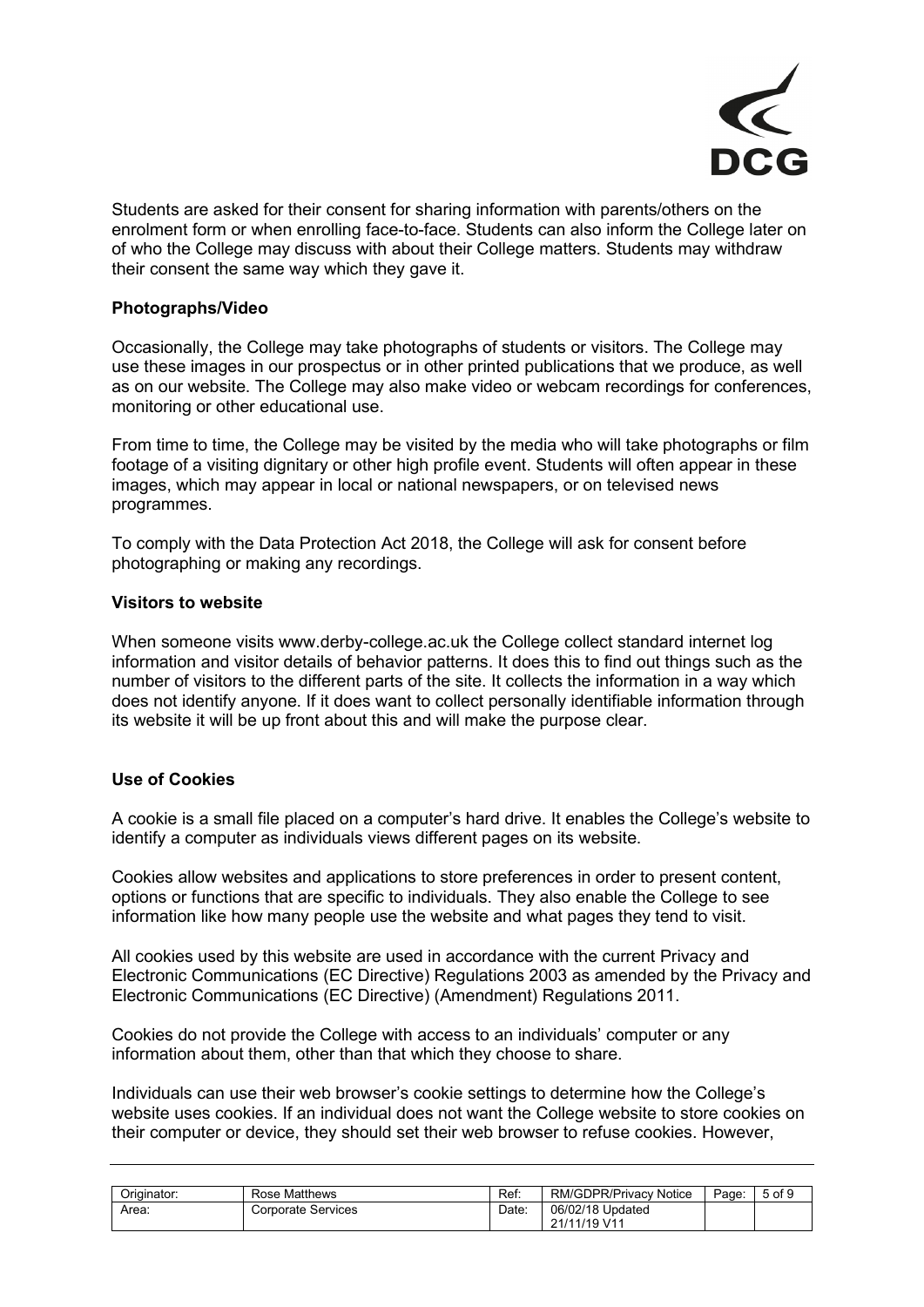

please note that doing this may affect how the College's website functions. Some pages and services may become unavailable to the individual.

Unless an individual has changed their browser to refuse cookies, the College's website will issue cookies when it is visited.

## **Controlling Information about Individuals**

When individuals fill in a form or provide their details on the College's website, there may be one or more tick boxes allowing them to:

- opt in to receive marketing communications from the College by e-mail, telephone, text message or post
- opt in to receive marketing from third party partners by e-mail telephone, text message or post
- If individuals have agreed that the College can use their information for marketing purposes, individuals can change their mind easily, via one of these methods:
	- $\circ$  send an e-mail to [dpo@derby-college.ac.uk](mailto:dpo@derby-college.ac.uk)
	- $\circ$  write to us The Data Protection Officer, Derby College, the Roundhouse, Roundhouse Road, Pride Park, Derby. DE
	- o unsubscribe by clicking the link in each email

Any individual can request that the College delete their personal data. This request for erasure can be made by e-mailing the Data Protection Officer at [dpo@derby-college.ac.uk.](mailto:dpo@derby-college.ac.uk) Whilst the Data Protection Act 2018 doesn't provide an absolute right to have your personal information deleted by an organisation (for example they do not need to delete personal information if they are obliged to keep it by law or have another legitimate reason to keep it) the College will review each request for erasure will be assessed on a case by case basis.

#### **Links from the College Website**

The College website may contain links to other websites. Please note that the Derby College Group have no control of websites outside of www.derby-college.ac.uk. If an individual provides information to a website to which the College links, it is not responsible for its protection and privacy. Individuals are advised to read the privacy policy or statement of other websites prior to using them.

#### **People who use the College services**

The College hold the details individuals provide in order to deliver programmes of study, Apprenticeships, workforce development programmes and other services which meet specific needs.

| Originator: | Rose Matthews      | Ref: | <b>RM/GDPR/Privacy Notice</b>    | Page: | 6 of 9 |
|-------------|--------------------|------|----------------------------------|-------|--------|
| Area:       | Corporate Services | Date | 06/02/18 Updated<br>21/11/19 V11 |       |        |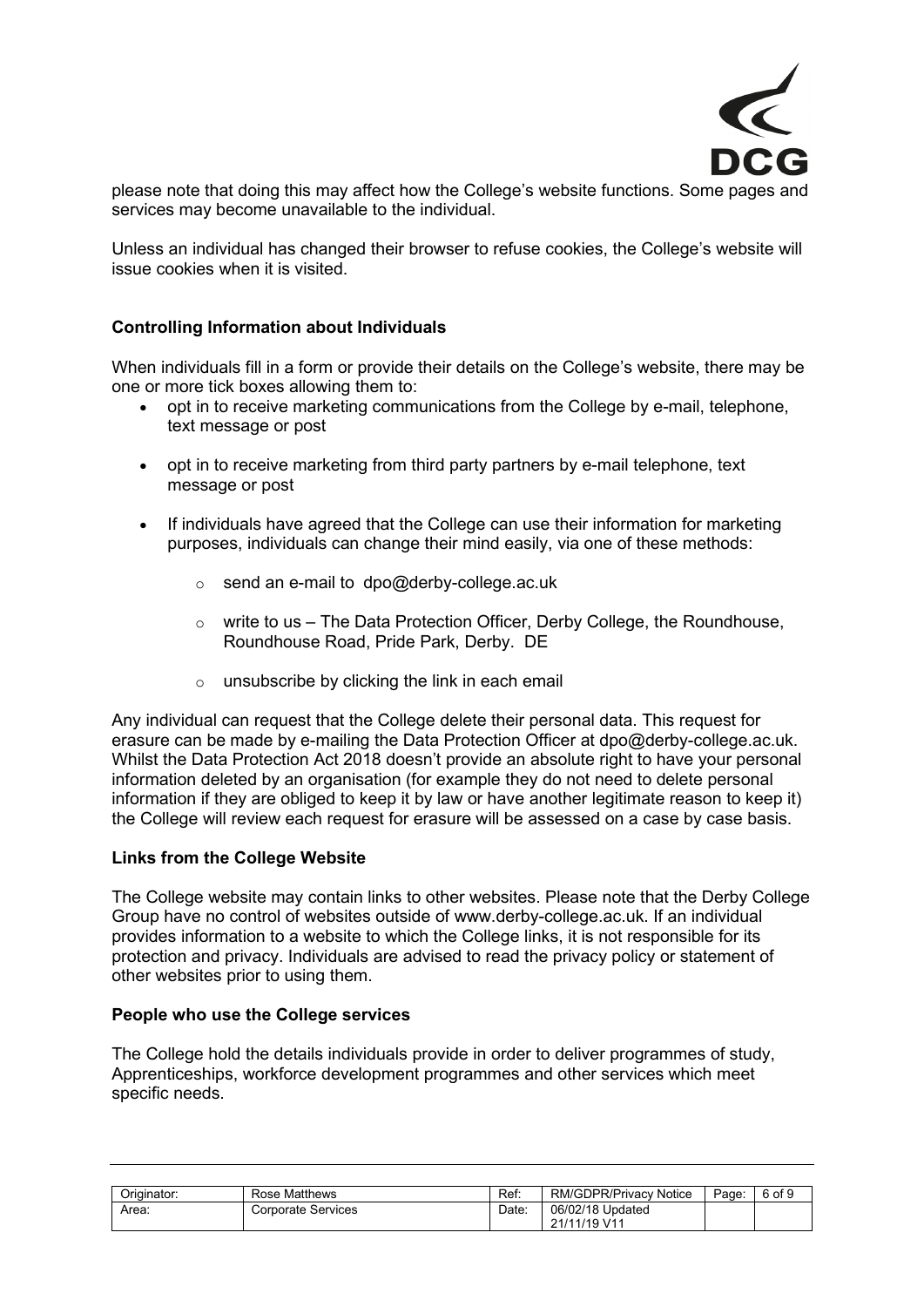

It only uses these details to provide the service an individual has requested and for other closely related purposes. For example, it might use information about people who have enquired about a course to carry out a survey to find out if they are happy with the level of service they have received, or it might use information about an employer offering a student work experience to contact them about a new Apprenticeship scheme or grant.

Information may by necessity be disclosed to appropriate employee members of the Derby College Group and to government bodies [to fulfil the College's statutory responsibilities] such as the Education and Skills Funding Agency, Ofsted, the Department for Education and auditors or to local partners.

## **People who use the College Counselling Service**

The Derby College Counselling Service adheres to the British Association for Counselling and Psychotherapy's (BACP) Ethical Framework for the Counselling Professions. Our counsellors are BACP accredited and/or registered. They undertake ongoing supervision to ensure you are provided with the best possible service. The Counselling Service is a confidential service however confidentiality cannot be guaranteed in the following circumstances:

- Disclosure to cause serious and imminent harm to yourself or another
- Disclosure of child/sexual abuse under the age of 18 years/vulnerable adult
- Disclosure of terrorist activities/serious crime
- If the counsellor is ordered by a Court of Law

Information may by necessity be disclosed to appropriate employee members of the Derby College Group and to government bodies to fulfil the College's statutory responsibilities

The Counselling service may keep records relating to an individual's counselling of session in the event that there is a legal obligation to disclose any information. The Counselling Service may also collect statistical data to monitor and improve the service. This data will be anonymised and held securely for 7 years after which it will be confidentially destroyed.

#### **People who use the College's business enterprises**

If someone is a customer of a commercial service of the College e.g. The Engine Shed Restaurant or the Sensi Hair and Beauty Salon, the information an individual provides the College with to enable them to deliver that service will only be held and used for that purpose or for other closely related purposes.

## **People who request information from Derby College**

If an individual requests information from the College by letter, telephone, email, submitting an enquiry card or from a sales appointment, the College will make a record of that enquiry and will use the information to provide the individual with a response. It will only use the information for these purposes and to provide a follow up service to ensure that it provided the individual with what they asked for.

| Originator: | Rose Matthews      | Ref:  | <b>RM/GDPR/Privacy Notice</b>    | Page: | of 9 |
|-------------|--------------------|-------|----------------------------------|-------|------|
| Area:       | Corporate Services | Date. | 06/02/18 Updated<br>21/11/19 V11 |       |      |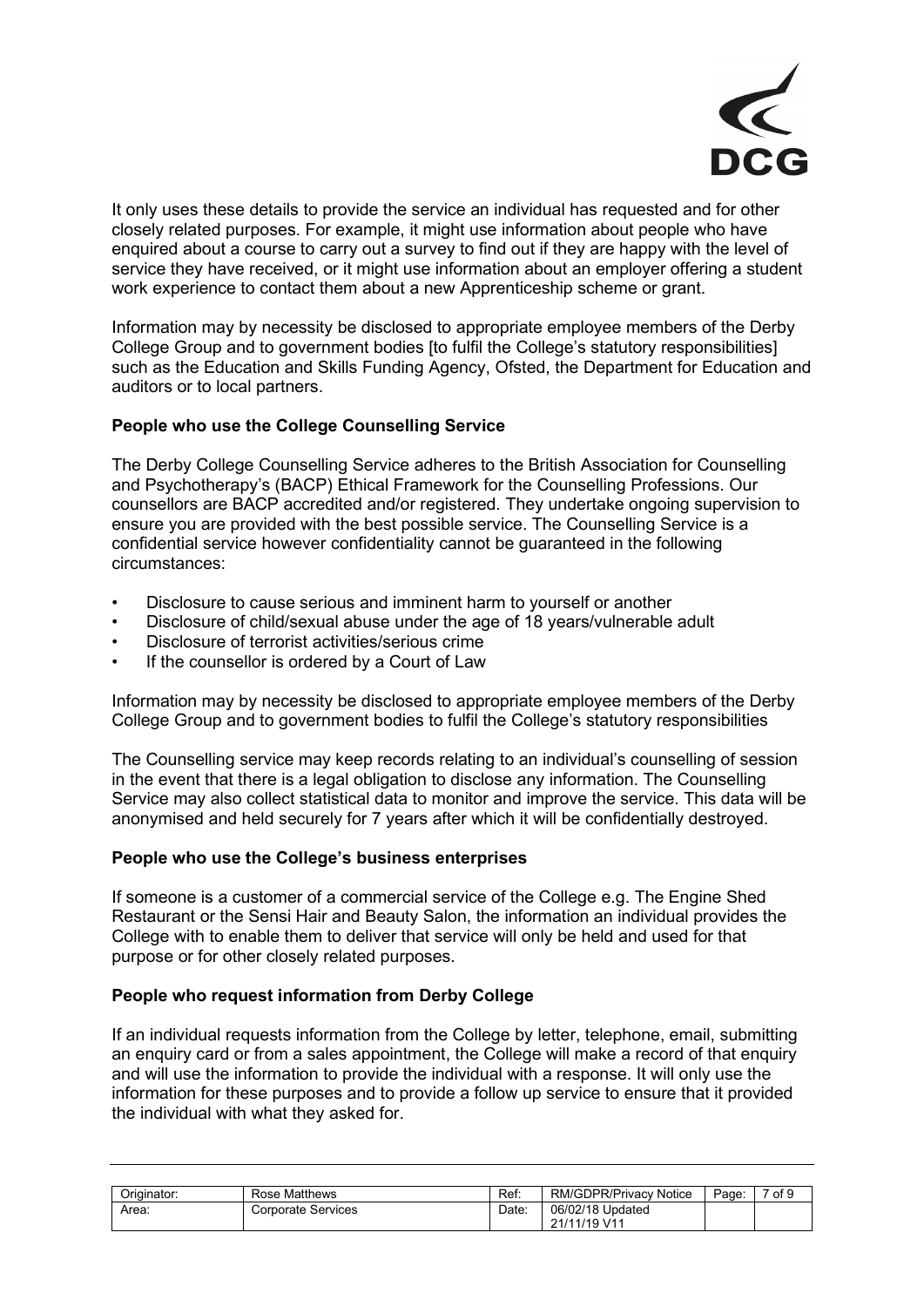

## **Accessing Your Own Personal Information**

Individuals have the right to ask for a copy of any of their personal information held by Derby College Group. They can make a 'subject access request' under the Data Protection Act 2018.

The easiest way to make a request is to complete the online Subject Access Request Form which can be found on our website at https://www.derby-college.ac.uk/gdpr. A hard copy of this form is available on request from the College. Alternatively, a request can be made directly to the Data Protection Officer at dpo@derby-college.ac.uk.

## **Requests to delete personal data**

One of the key principles which underpins the GDPR is the right of an individual to request the deletion or removal of personal data where there is no compelling reason for its continued processing. This is also known as the right to be forgotten. To make a request please complete our Request to Delete Personal Data form which can be found on our website at<https://www.derby-college.ac.uk/gdpr> . A hard copy of this form is available on request from the College.

Any requests from individuals to:

- have inaccurate personal data rectified (right to rectification),
- restrict or suppress of their personal data (right to restrict processing),
- obtain and reuse their personal data for their own purposes across different services (right to data portability),
- object to how their personal data is used, should be made directly to the Data Protection Officer at dpo@derby-college.ac.uk.

## **Complaints or Queries**

If there are any questions about the College's collection and use of personal data, please contact the Data Protection Officer at [dpo@derby-college.ac.uk](mailto:dpo@derby-college.ac.uk) . They are happy to provide additional information if it is required.

If you have a concern about the way Derby College has handled or is handling your personal information, or you wish to make a complaint because we have not complied with our obligations, you can make a complaint to the Information Commissioners Office (ICO). You should raise your concerns with within three months of your last meaningful contact with the College. Details of how to do this are on the Information Commissioners Office website: [https://ico.org.uk/concerns/handling](https://ico.org.uk/concerns/handling/y/y/y)

**By post**: If your supporting evidence is in hard copy, you can print out the form and post it to the ICO (with your supporting evidence) to: Customer Contact Information Commissioner's Office Wycliffe House Water Lane Wilmslow SK9 5AF

| Originator: | Rose Matthews      | Ref: | RM/GDPR/Privacy<br><b>Notice</b> | Page: | of 9<br>$\Omega$<br>ີ |
|-------------|--------------------|------|----------------------------------|-------|-----------------------|
| Area:       | Corporate Services | Date | 06/02/18 Updated<br>21/11/19 V11 |       |                       |